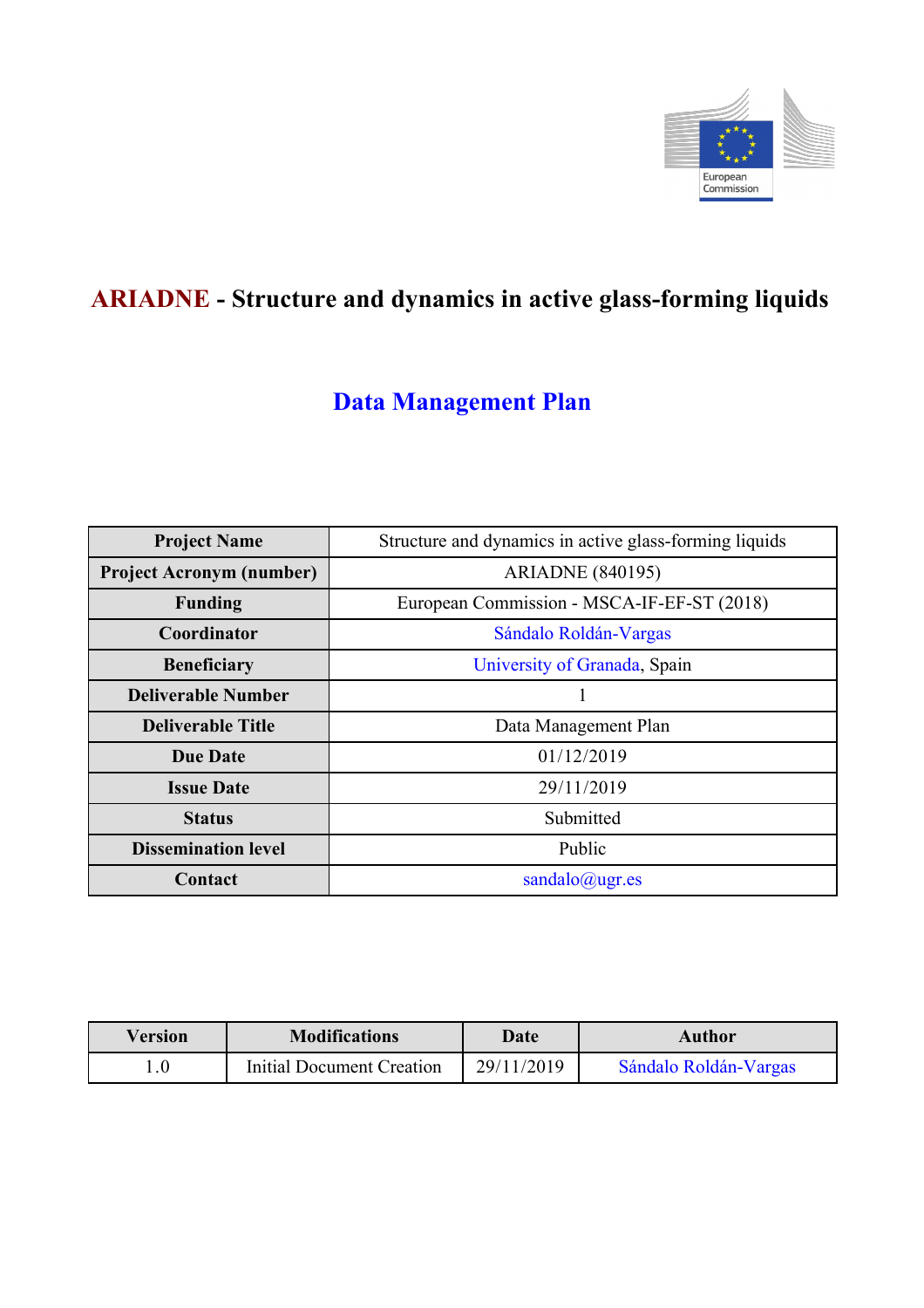# **Contents**

| 1.3. Type, origin, format, and quantity of data  4 |  |
|----------------------------------------------------|--|
|                                                    |  |
|                                                    |  |
|                                                    |  |
|                                                    |  |
|                                                    |  |
|                                                    |  |
|                                                    |  |
|                                                    |  |
|                                                    |  |
|                                                    |  |
|                                                    |  |
|                                                    |  |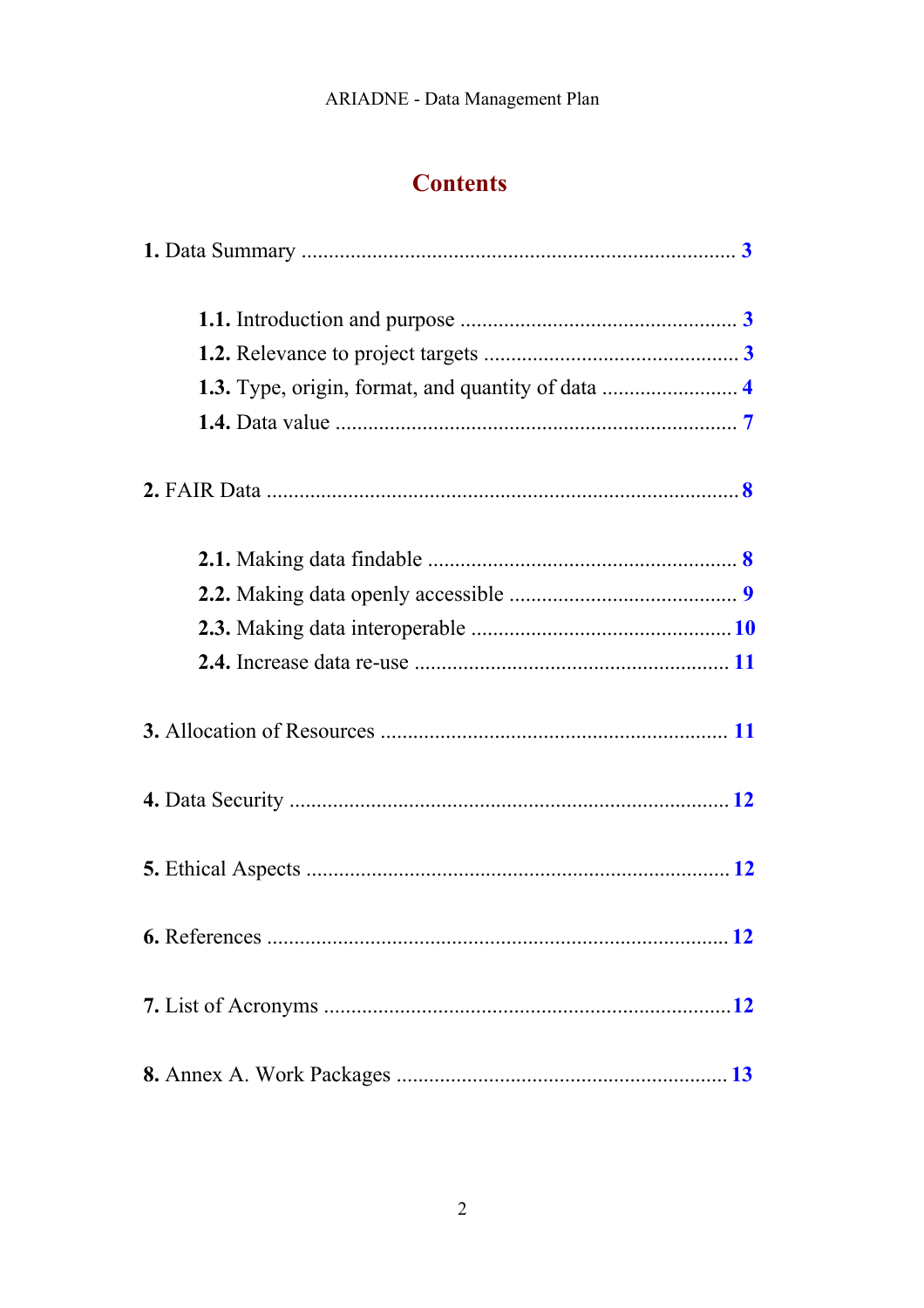# <span id="page-2-2"></span>**1. Data Summary**

#### **1.1. Introduction and purpose**

<span id="page-2-1"></span>This report describes the initial **Data Management Plan** (DMP) for the project **ARIADNE (840195)**, which is funded by the European Commission through the Marie Skłodowska-Curie Actions (MSCA) as part of the Individual European Standard Fellowship Programme (IF-EF-ST). The coordinator of this DMP, who is also the experienced researcher associated to the funded fellowship, is [Dr. Sándalo Roldán-Vargas](http://fisicaaplicada.ugr.es/pages/profesorado/sroldan?lang=en) from the [department of applied physics](http://fisicaaplicada.ugr.es/pages/profesorado?lang=en) at the [University](https://www.ugr.es/en/) [of Granada](https://www.ugr.es/en/) (UGR), Spain (the beneficiary institution).

The purpose of this DMP is to provide a detailed description of the procedures and protocols for the management of the datasets generated during the lifetime of the project. This DMP will describe the main data management principles in terms of data standards and metadata, sharing, archiving, preservation, and security.

This is an alive document that will be updated at regular intervals during the lifetime of the project and be allocated in the institutional repository of the [UGR,](https://www.ugr.es/en/) [DIGIBUG,](https://digibug.ugr.es/?locale-attribute=en) under the name of **ARIADNE** 01 DMP V1.0 WP4.pdf (see [section 2.1](#page-7-0) for naming conventions).

### <span id="page-2-0"></span>**1.2. Relevance to project targets**

ARIADNE will generate several datasets of different types both quantitative and qualitative. The data management will serve to support the project scientific objectives and spread the project results. This includes the management of three main data categories:

**1- Research objectives**. The datasets associated to this category will allow any potential user to replicate the main scientific results of the project. This includes data from experiments and computer simulations as well as codes to produce and analyze data.

**2- Dissemination activities for expert audiences**. The datasets associated to this category will give access to any potential user to those documents summarizing the main scientific results of the project. This includes preprints, technical reports (*e.g.* protocols), and conference presentations.

**3- Communication activities for non-experts audiences**. The datasets associated to this category will give access to any potential user to those documents dedicated to educational purposes. This includes presentations used in events for distinct non-expert audiences and teaching material for undergraduate and graduated students.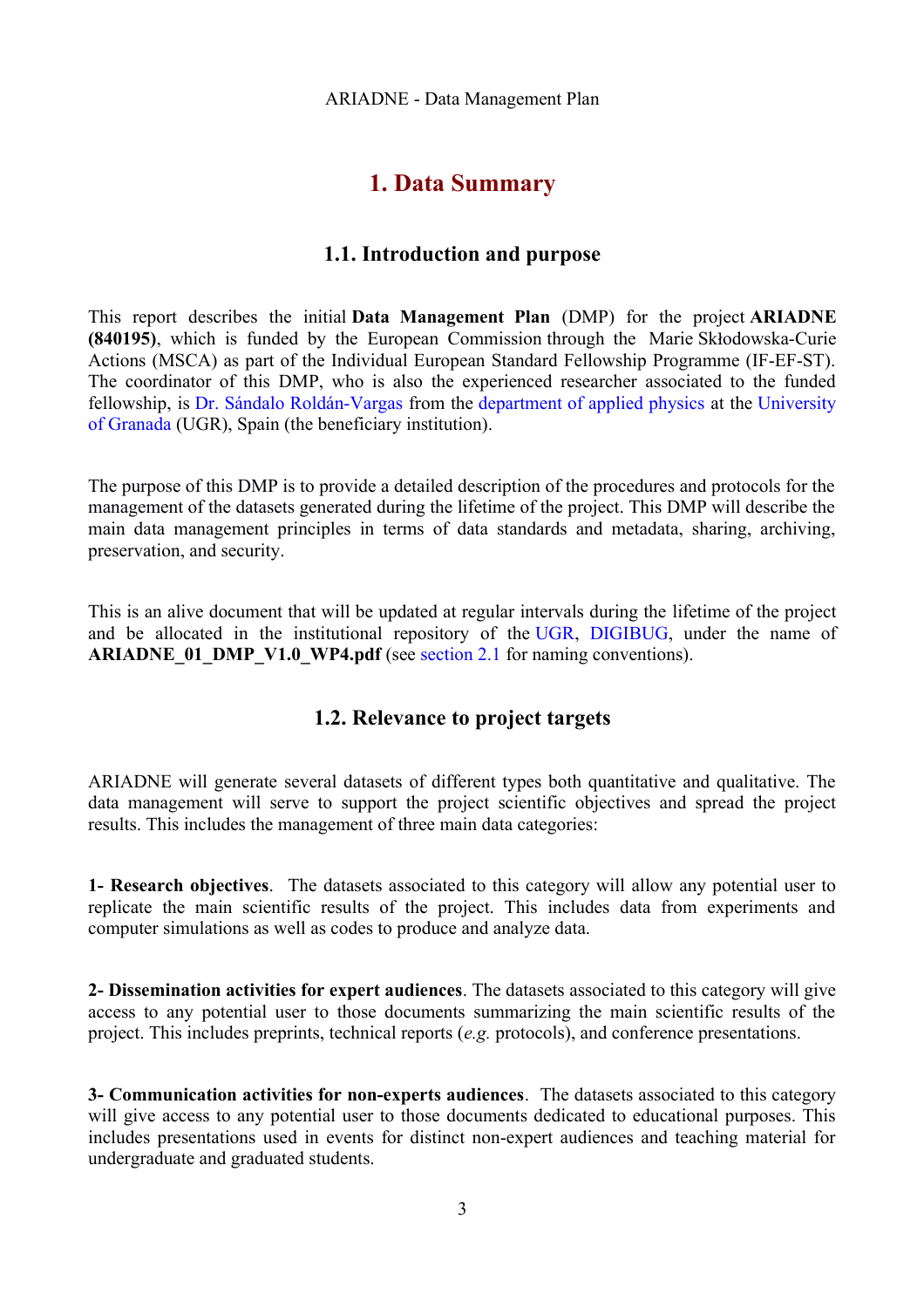## <span id="page-3-0"></span>**1.3. Type, origin, format, and quantity of data**

ARIADNE aims to investigate the dynamic and structural collective patterns arising in systems of active particles (in particular bacterial colonies) at high densities. To this purpose, ARIADNE proposes two complementary approaches. On one hand, during the lifetime of the project ARIADNE will generate data coming from three different experimental techniques: light scattering (static and dynamic), rheology, and microscopy (optical and transmission electron microscopy, TEM). On the other hand, ARIADNE will generate data coming from Molecular Dynamics (MD) simulations whose codes will be created from scratch and will be open to any potential user. Apart from the research objectives, ARIADNE will generate data to disseminate its results between different expert audiences and data for educational purposes. A brief description of the main objectives (both scientific and pedagogical) can be found in the work package table presented in [Annex A.](#page-12-0)

ARIADNE will generate data with different formats that will be accessible using free software (see table in [section 2.2\)](#page--1-1). The different formats are presented in the table below.

| <b>Type of Data</b>              | <b>Description</b>                                                                                                        | Format                                                                             |
|----------------------------------|---------------------------------------------------------------------------------------------------------------------------|------------------------------------------------------------------------------------|
| <b>Compressed data</b>           | Apart from saving data storage, compression will be used for<br>packaging files with similar and/or complementary content | TAR.GZ<br>(other formats inside)                                                   |
| Crude numerical data             | Experimental and computational                                                                                            | dat                                                                                |
| <b>Images</b>                    | Scientific and educational purposes                                                                                       | JPEG, PNG, TIFF,<br><b>PDF</b>                                                     |
| Codes<br>(programing languages)  | Used for both running simulations and analyzing data                                                                      | <b>FORTRAN</b> and <b>Python</b><br>(codes), dat (parameter<br>files and readme's) |
| <b>Reports</b>                   | Scientific, technical, and educational purposes                                                                           | <b>PDF</b>                                                                         |
| Paper preprints                  | Green open access according to the H2020 guidelines                                                                       | <b>PDF</b>                                                                         |
| <b>Graphical representations</b> | Used for graphical analysis and Molecular Visualization                                                                   | <b>XMGRACE, VMD</b>                                                                |
| <b>Presentations</b>             | Scientific and educational purposes                                                                                       | <b>PDF</b> and <b>Keynote</b> (talks)<br>and posters), mp4<br>(video)              |

ARIADNE will create data from **five distinct origins**: **experimental**, **computational**, **reports** (technical and pedagogical), **paper preprints**, and **presentations** (technical and pedagogical). In the following four tables we summarize in a tentative scheme the different types of datasets that will be generated by ARIADNE linked to the four project work packages presented in [Annex A.](#page-12-0) The total estimated amount of data is around 7GB, with datasets ranging from 10MB to 1000MB.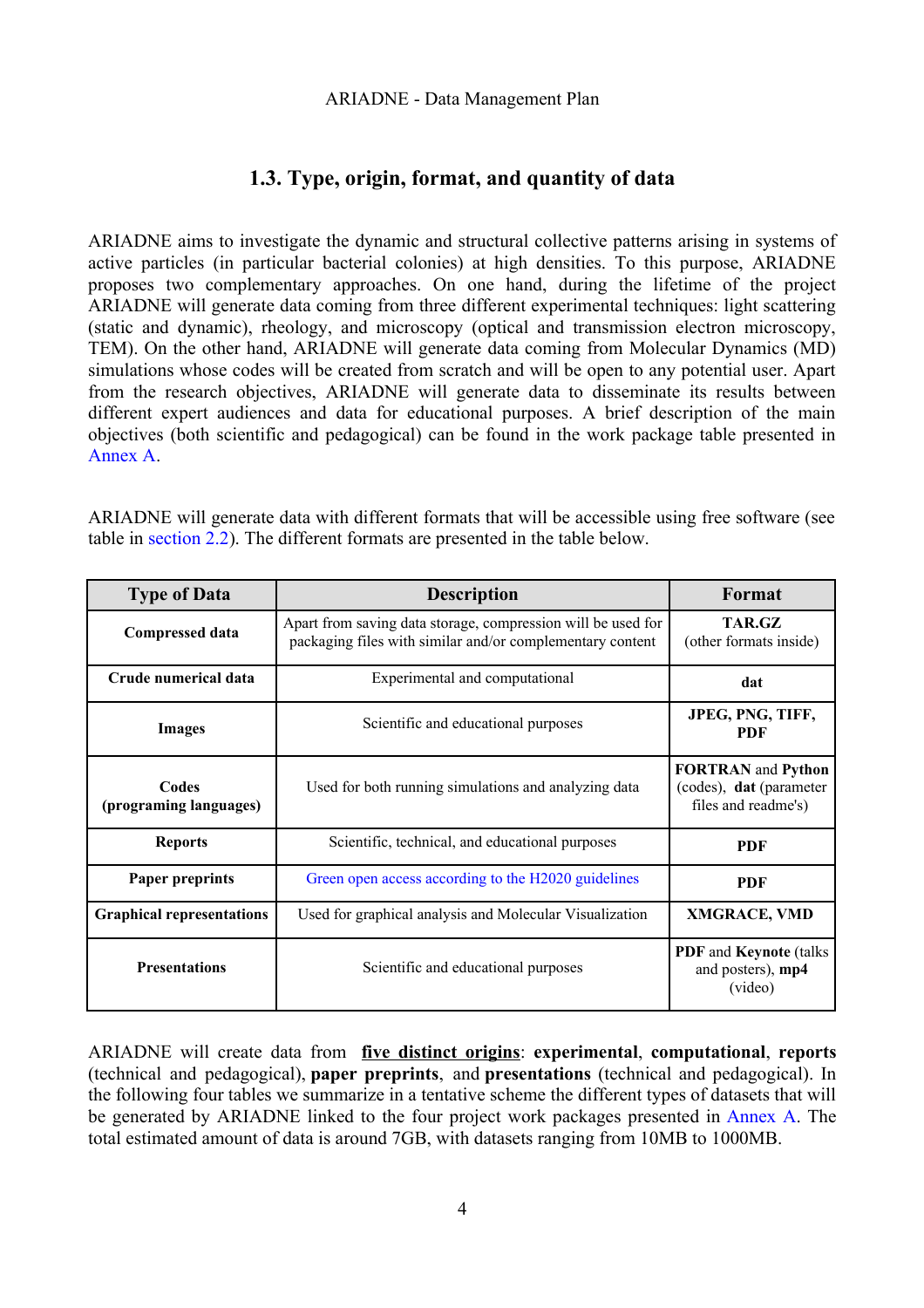Г

| Work Package 1. Location of the Glass Transition (Research Objectives O1, O2, and O3)         |                                |                                     |             |
|-----------------------------------------------------------------------------------------------|--------------------------------|-------------------------------------|-------------|
| <b>Type of dataset</b>                                                                        | Origin                         | Format                              | Quantity    |
| Dynamic Light Scattering (DLS) measurements                                                   | Experimental                   | TAR.GZ (dat)                        | $< 200$ MB  |
| Static Light Scattering (SLS) measurements                                                    | Experimental                   | TAR.GZ (dat)                        | $< 200$ MB  |
| Rheology measurements                                                                         | Experimental                   | TAR.GZ (dat)                        | $< 100$ MB  |
| Optical microscopy images                                                                     | Experimental                   | JPEG, PNG,<br>TIFF, PDF             | $< 300$ MB  |
| Optical microscopy data                                                                       | Experimental                   | TAR.GZ (dat)                        | $<$ 500 MB  |
| TEM images                                                                                    | Experimental                   | JPEG, PNG,<br>TIFF, PDF             | $<$ 200 MB  |
| Data from MD simulations<br>(Isotropic systems)                                               | Computational                  | TAR.GZ (dat)                        | $< 1000$ MB |
| Data from MD simulations<br>(Non-isotropic systems)                                           | Computational                  | TAR.GZ (dat)                        | $<$ 500 MB  |
| Data from MD simulations<br>(Polar systems)                                                   | Computational                  | TAR.GZ (dat)                        | $<$ 500 MB  |
| MD codes (Isotropic systems)                                                                  | Computational                  | TAR.GZ<br>(FORTRAN,<br>dat)         | $< 50$ MB   |
| MD codes (Non-isotropic systems)                                                              | Computational                  | TAR.GZ<br>(FORTRAN,<br>dat)         | $< 50$ MB   |
| MD codes (Polar systems)                                                                      | Computational                  | TAR.GZ<br>(FORTRAN,<br>dat)         | $< 50$ MB   |
| Codes for analyzing experimental Data<br>(see previous data with an experimental origin)      | Computational                  | TAR.GZ<br>(FORTRAN,<br>Python, dat) | $< 50$ MB   |
| Codes for analyzing computational Data<br>(see previous data with a computational origin)     | Computational                  | TAR.GZ<br>(FORTRAN,<br>Python, dat) | $< 50$ MB   |
| Files containing graphical representations coming from<br>experimental and computational data | Experimental,<br>Computational | TAR.GZ<br>(XMGRACE,<br>VMD)         | $<100$ MB   |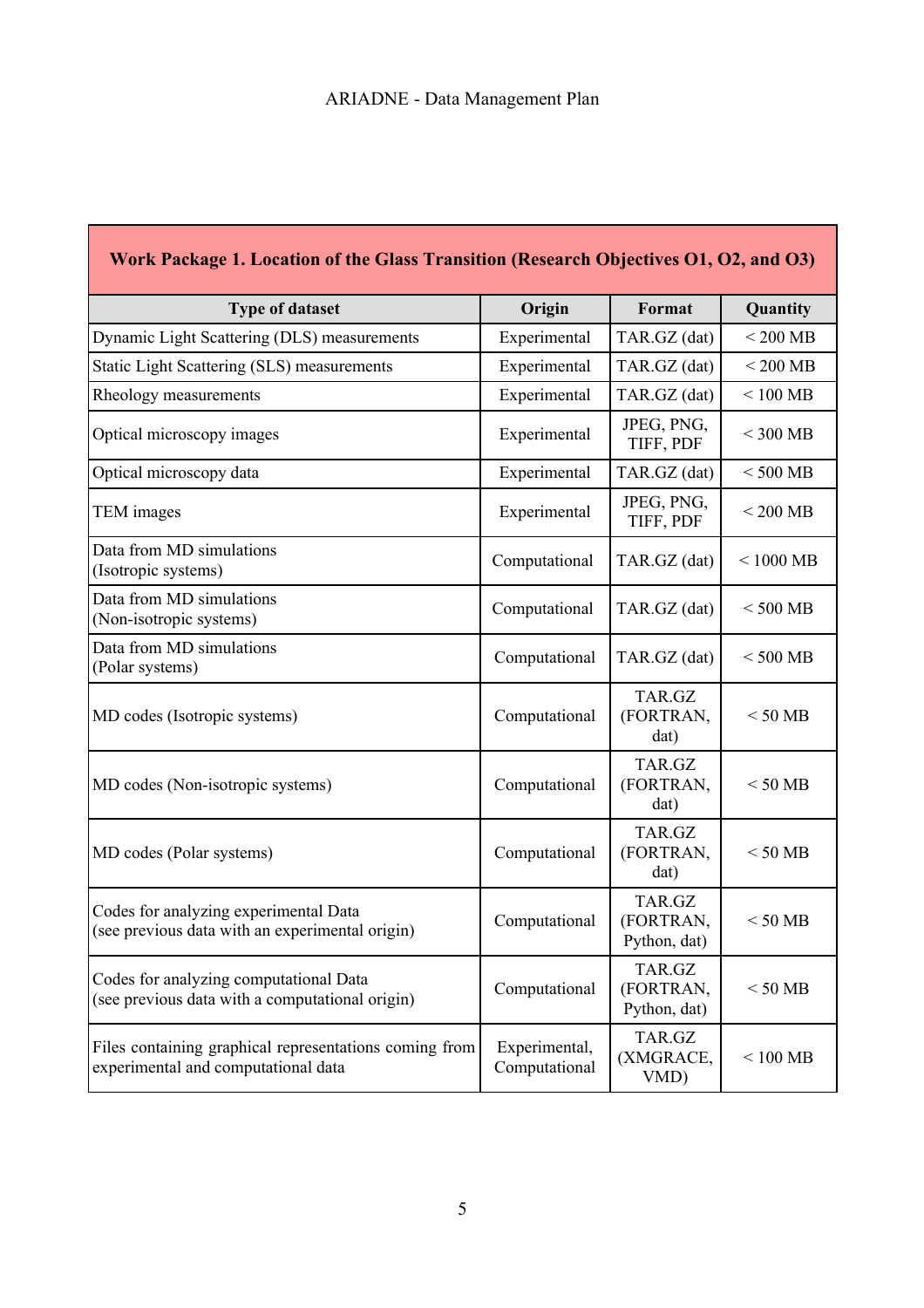| <b>Work Package 2. Study of Collective Properties (Research Objectives O4 and O5)</b>         |                                |                                     |               |
|-----------------------------------------------------------------------------------------------|--------------------------------|-------------------------------------|---------------|
| <b>Type of dataset</b>                                                                        | Origin                         | Format                              | Quantity      |
| DLS measurements                                                                              | Experimental                   | TAR.GZ (dat)                        | $< 200$ MB    |
| SLS measurements                                                                              | Experimental                   | TAR.GZ (dat)                        | $<$ 200 MB    |
| Optical microscopy images                                                                     | Experimental                   | JPEG, PNG,<br>TIFF, PDF             | $< 200$ MB    |
| Optical microscopy data                                                                       | Experimental                   | TAR.GZ (dat)                        | $< 500$ MB    |
| Codes for analyzing dynamic collective properties in<br>experimental Data                     | Computational                  | TAR.GZ<br>(FORTRAN,<br>Python, dat) | $<$ 50 MB     |
| Codes for analyzing dynamic collective properties in<br>computational Data                    | Computational                  | TAR.GZ<br>(FORTRAN,<br>Python, dat) | $\leq 50$ MB  |
| Codes for analyzing Static collective properties in<br>experimental data                      | Computational                  | TAR.GZ<br>(FORTRAN,<br>Python, dat) | $< 50$ MB     |
| Codes for analyzing static collective properties in<br>computational data                     | Computational                  | TAR.GZ<br>(FORTRAN,<br>Python, dat) | $<$ 50 MB     |
| Files containing graphical representations coming from<br>experimental and computational data | Experimental,<br>Computational | TAR.GZ<br>(XMGRACE,<br>VMD)         | $\leq 100$ MB |

| <b>Work Package 3. Training and Management</b>                                                     |        |            |                   |
|----------------------------------------------------------------------------------------------------|--------|------------|-------------------|
| <b>Type of dataset</b>                                                                             | Origin | Format     | Quantity          |
| Research training on protocols for sample preparation<br>(Bacterial colonies)                      | Report | <b>PDF</b> | $\leq$ 20 MB      |
| Research training on protocols for DLS measurements                                                | Report | <b>PDF</b> | $\leq$ 20 MB      |
| Research training on protocols for SLS measurements                                                | Report | <b>PDF</b> | $<$ 20 MB         |
| Research training on protocols for rheology<br>measurements                                        | Report | <b>PDF</b> | $< 20 \text{ MB}$ |
| Research training on protocols for optical microscopy<br>measurements                              | Report | <b>PDF</b> | $< 20 \text{ MB}$ |
| Career Development Plan (with a description of the<br>hands-on-training and management activities) | Report | <b>PDF</b> | $\leq$ 20 MB      |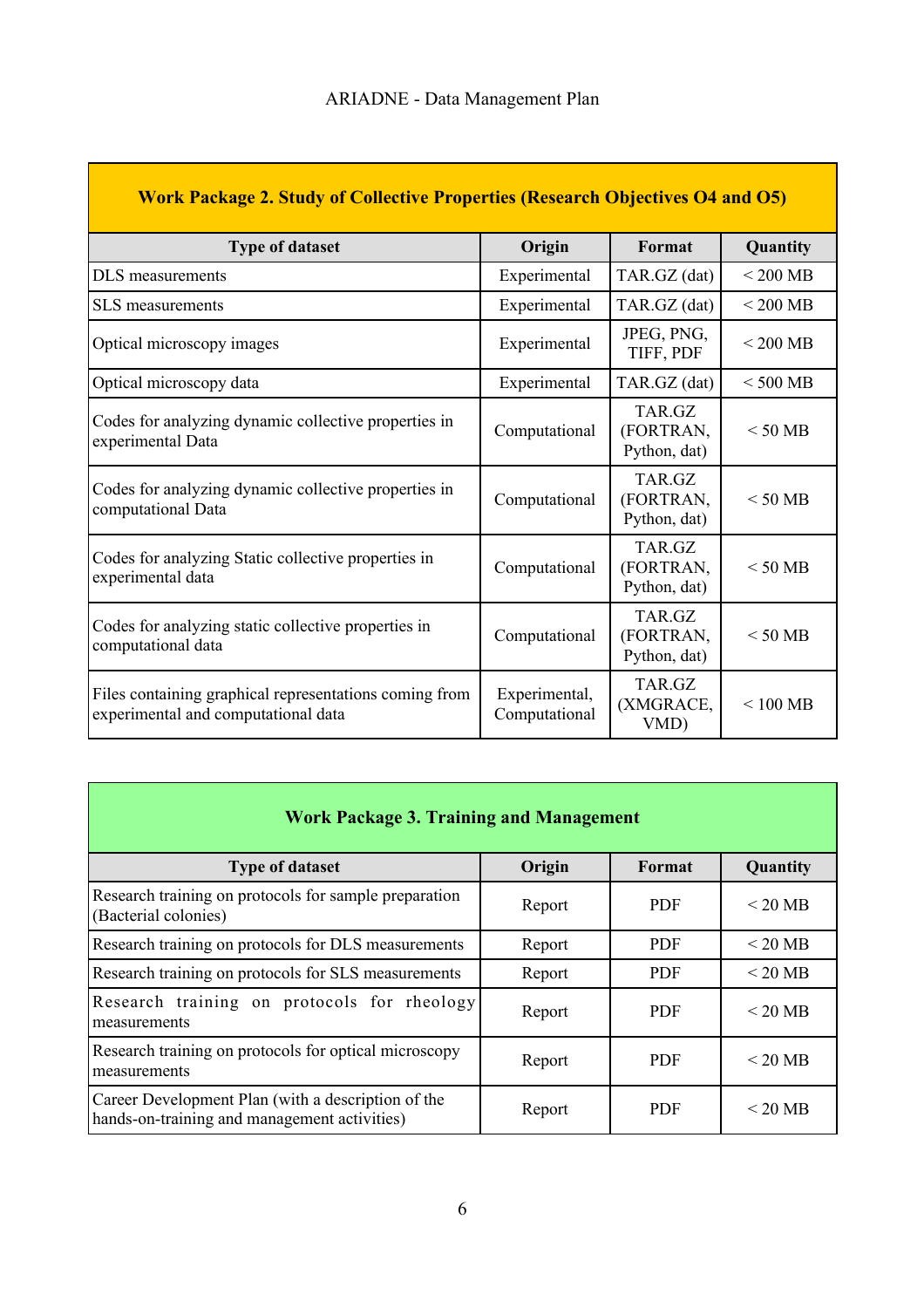| <b>Work Package 4. Dissemination and Communication</b>                                                                    |                |                                  |                       |
|---------------------------------------------------------------------------------------------------------------------------|----------------|----------------------------------|-----------------------|
| <b>Type of dataset</b>                                                                                                    | Origin         | Format                           | Quantity              |
| DMP (including updates)                                                                                                   | Report         | <b>PDF</b>                       | $\leq 10~\mathrm{MB}$ |
| Final preprint versions of papers for expert audiences<br>(Estimation: 3 preprints)                                       | Paper preprint | <b>PDF</b>                       | $\leq$ 20 MB          |
| Presentations in international conferences for expert<br>audiences (including talk presentations, videos, and<br>posters) | Presentation   | TAR.GZ<br>(PDF,<br>Keynote, mp4) | $<$ 500 MB            |
| Teaching material (undergraduates/graduates, including<br>lessons on Biological Physics and short courses)                | Report         | TAR.GZ<br>(PDF,<br>Keynote, mp4  | $<$ 500 MB            |
| Presentations in internal seminars                                                                                        | Presentation   | PDF, Keynote,<br>mp4)            | $<$ 300 MB            |
| Presentations in events for non-expert audiences<br>(including talk presentations, videos, and posters)                   | Presentation   | TAR.GZ<br>(PDF,<br>Keynote, mp4) | $<$ 500 MB            |

### <span id="page-6-0"></span>**1.4. Data value**

ARIADNE aims to reveal how active systems organize and cooperate at different time and length scales at high packing fractions. This general problem presents its culmination in the physical study of archetypal biological systems: bacterial colonies. The data supporting the project scientific results and their dissemination will reach a broad range of expert audiences. This includes: physicists, biophysicists, biologists, chemists, engineers, computer scientists, and professionals from biotechnological companies (*e.g.* nano-medicine and design of soft materials).

ARIADNE will also generate data for pedagogical purposes that will reach different non-experts audiences. This includes: children and professors of elementary education, students and professors of secondary education, undergraduate and graduate students (particularly in the broad fields of physics and biology), and general public.

ARIADNE will also create new standardization activities that will be supported by the project data management. This includes the creation of technical reports describing new experimental protocols (based on an interplay between biological and physical techniques) as well as a new data context management to maintain and extend the produced computational resources.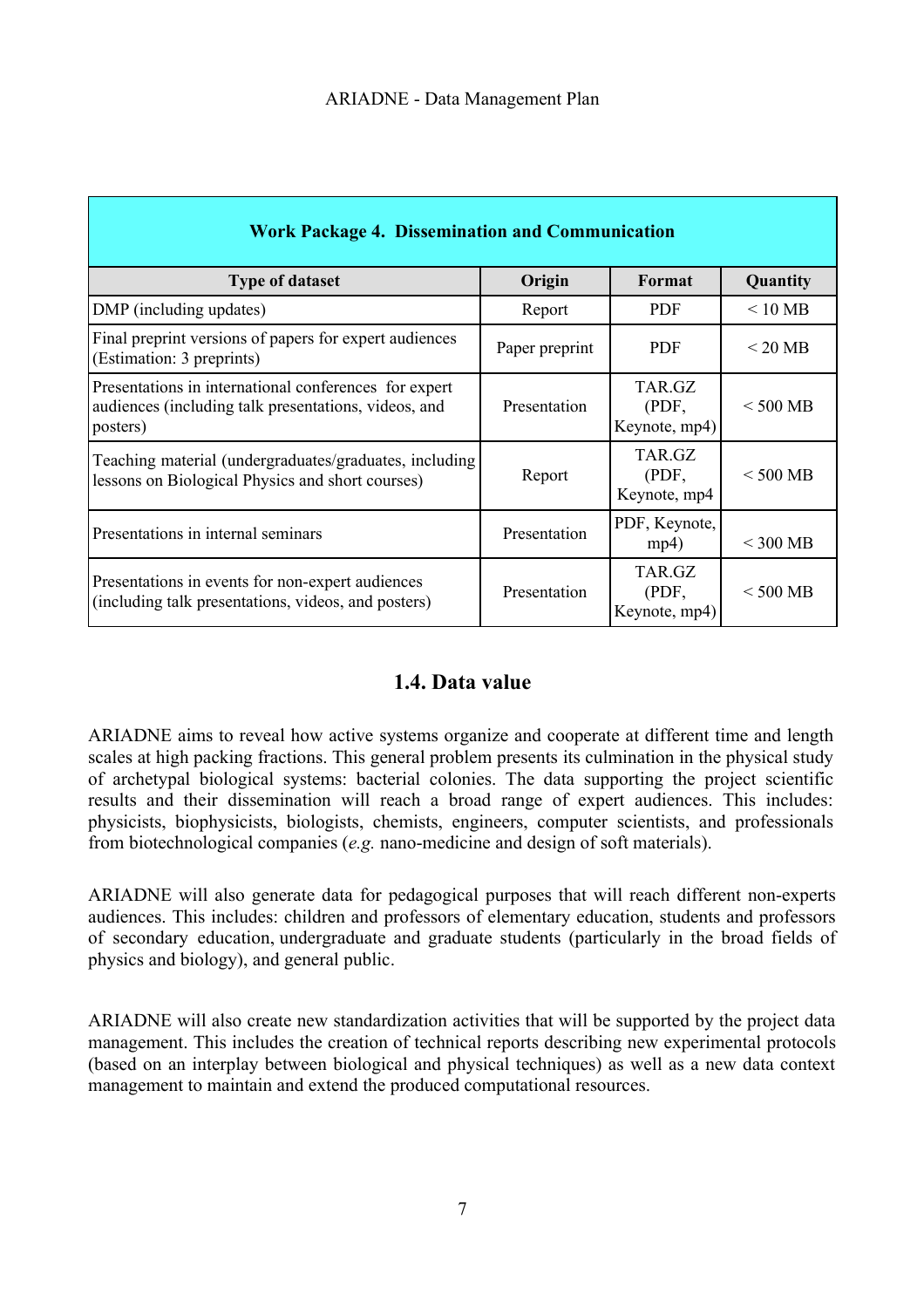#### ARIADNE - Data Management Plan

## <span id="page-7-1"></span>**2. FAIR Data**

#### <span id="page-7-0"></span>**2.1. Making data Findable**

To ensure data visibility, the metadata system used for the description of the materials hosted in the [UGR](https://www.ugr.es/en/) repository, [DIGIBUG,](https://digibug.ugr.es/?locale-attribute=en) is [Dublin Core Qualified.](https://www.dublincore.org/) This is a metadata initiative adopted by the European repository [OpenAIRE.](https://www.openaire.eu/) [DIGIBUG](https://digibug.ugr.es/?locale-attribute=en) assigns a unique identifier (handle) to each document and/or dataset, which allows the identification and citation of electronic documents.

Each dataset generated by ARIADNE will be recorded by a dataset identifier in the general file **ARIADNE DATASET LIST.pdf**, which will be hosted (and regularly updated) in [DIGIBUG.](https://digibug.ugr.es/?locale-attribute=en) The information of each individual dataset will be included in a linked metadata file, which will be updated (if necessary) and will contain the information appearing in the table below.

| <b>Contents of a generic Metadata file associated to a given Dataset</b> |                                                                                                                                           |  |
|--------------------------------------------------------------------------|-------------------------------------------------------------------------------------------------------------------------------------------|--|
| <b>Dataset Identifier</b>                                                | The ID will result from the naming convention provided in the next table                                                                  |  |
| <b>Tile of the Dataset</b>                                               | The title of the dataset, which will be easily searchable and findable                                                                    |  |
| <b>Responsible Partner</b>                                               | Partner institution responsible for the creation of the dataset (always UGR)                                                              |  |
| <b>Work Package</b>                                                      | Project work package (e.g. WP2, see work package table in Annex A)                                                                        |  |
| <b>Dataset Description</b>                                               | A brief description of the dataset $(e.g.$ DLS measurement, specifying the<br>experiment conditions)                                      |  |
| <b>Dataset Benefit</b>                                                   | What are the benefits of the dataset $(e.g.$ the data will serve to reproduce<br>some particular results and/or perform further analysis) |  |
| <b>Dataset Dissemination</b>                                             | Where will the dataset be disseminated $(e.g.$ peer reviewed journal)                                                                     |  |
| <b>Type Format</b>                                                       | See table with formats in section 1.3 (e.g. dat, PDF, TIFF, )                                                                             |  |
| <b>Expected Size</b>                                                     | Dataset size (see size in the work package tables in section 1.3)                                                                         |  |
| <b>Source</b>                                                            | How was the dataset generated $(e.g.$ experimental data)                                                                                  |  |
| <b>Repository</b>                                                        | $DIGIBUG$ (for final preprints we will also have an $arXiv$ version, section 3)                                                           |  |
| <b>DOI</b> (if known)                                                    | The DOI will be entered once the dataset has been deposited                                                                               |  |
| <b>Date of Submission</b>                                                | The date of submission will be added once the dataset has been uploaded on<br>the repository                                              |  |
| <b>Keywords</b>                                                          | Keywords associated with the dataset (e.g. light scattering, E coli bacteria)                                                             |  |
| <b>Version Number</b>                                                    | Version number to keep track of changes $(e.g. V1.0)$                                                                                     |  |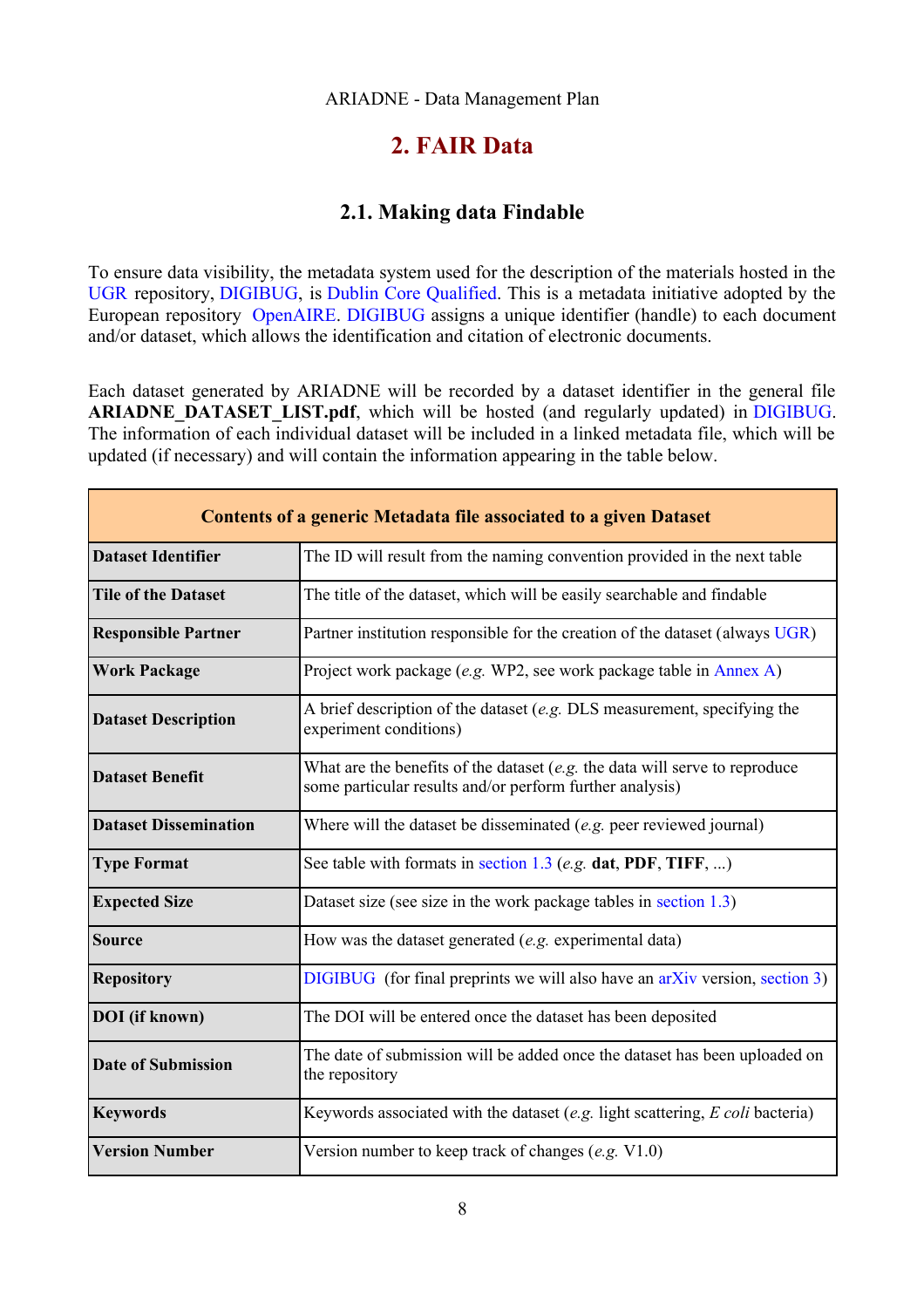#### ARIADNE - Data Management Plan

The dataset identifier (first field in the previous table) will be created according to the convention presented in the table below. The corresponding metadata file will be named by adding **META** at the end of the identifier of its linked dataset file. All the metadata files will have extension **.dat**.

| <b>Convention for creating the Dataset Identifier</b>                                                                                                                     |                         |  |
|---------------------------------------------------------------------------------------------------------------------------------------------------------------------------|-------------------------|--|
| <b>Components</b>                                                                                                                                                         | <b>Example</b>          |  |
| Project name                                                                                                                                                              | <b>ARIADNE</b> (always) |  |
| Two digits chronological number<br>(corresponding to the order of appearance in<br>ARIADNE DATASET LIST.pdf)                                                              | 12                      |  |
| Title of the dataset                                                                                                                                                      | MD-code-polar-systems   |  |
| Version of the dataset<br>(DIGIBUG will allow to keep several versions)                                                                                                   | V1.0                    |  |
| Work Package associated to the dataset                                                                                                                                    | WP1                     |  |
| Format of the dataset                                                                                                                                                     | TAR.GZ                  |  |
| Example dataset file identifier: ARIADNE_12_MD-code-polar-systems_V1.0_WP1.TAR.GZ<br>Example metadata file identifier: ARIADNE_12_MD-code-polar-systems_V1.0 WP1 META.dat |                         |  |

### <span id="page-8-0"></span>**2.2. Making data openly accessible**

The data hosted in the institutional repository [DIGIBUG](https://digibug.ugr.es/?locale-attribute=en) will be accessible to the complete research community. In this respect, the data generated by ARIADNE does not entail Intellectual Property (IP) rights such as patents, trademarks, or copyrights. The agreement, supervised by [UGR'](https://www.ugr.es/en/)s [Research Results Transfer Office,](https://otri.ugr.es/?set_language=en) between the beneficiary institution [\(UGR\)](https://www.ugr.es/en/) and the DMP coordinator complies with the [IP-MSCA rules for access rights](https://ec.europa.eu/research/participants/docs/h2020-funding-guide/user-account-and-roles/roles-and-access-rights_en.htm#RolesMSCA) (royalty-free basis) and results ownership. The data generated will be accessible through the [DIGIBUG](https://digibug.ugr.es/?locale-attribute=en) website and will be open to any user without restrictions.

In the table below we provide examples of software packages to open and/or use the data generated by ARIADNE for different operating systems (Ubuntu, MacOS, and Windows) and for all the formats. These examples are not unique and the potential user might use other standard packages and/or platforms. At least one of the options for each format is free software based (Ubuntu).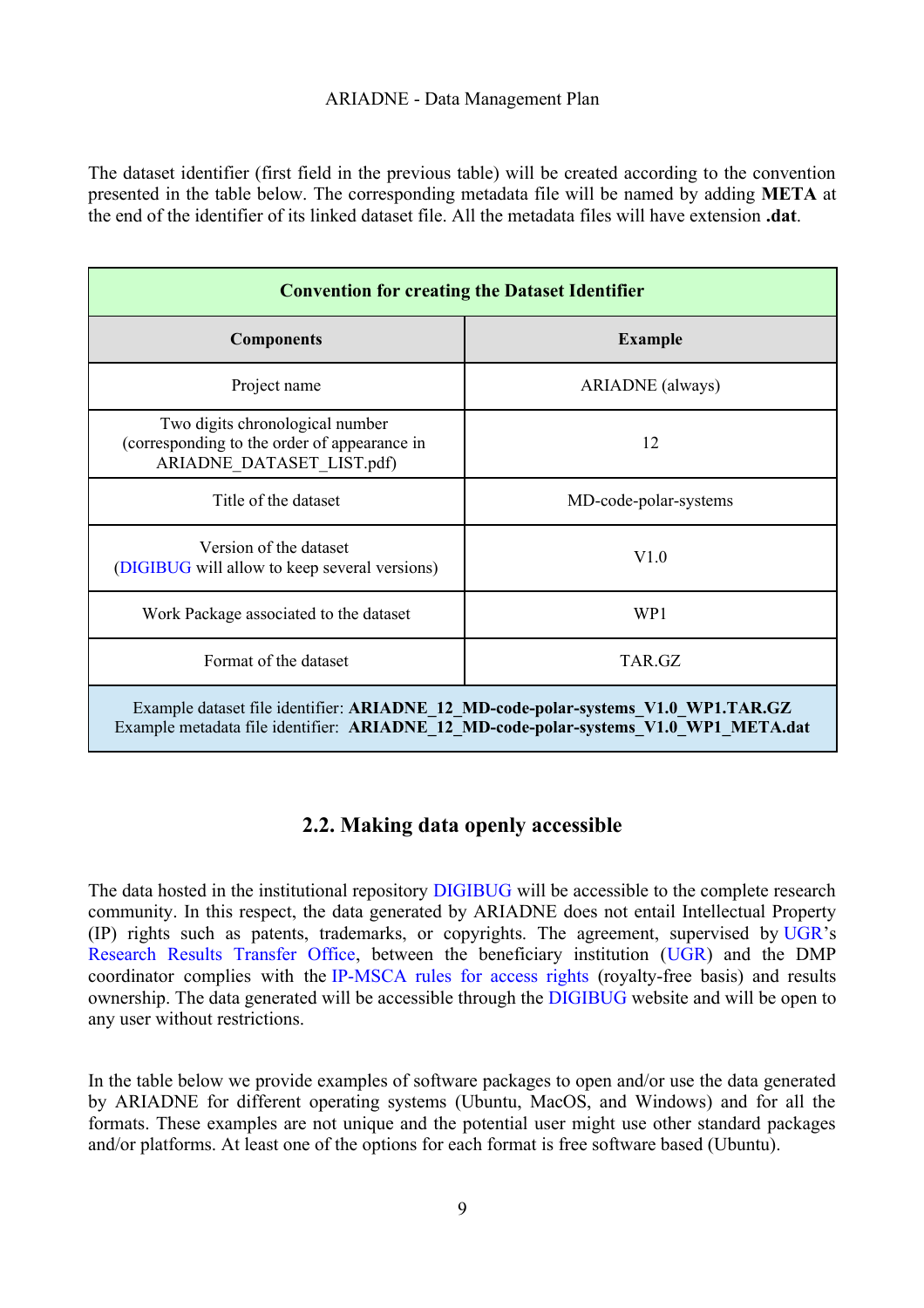| Format                 | Examples of software (operating system) to open/use them                                                                                                                                                              |
|------------------------|-----------------------------------------------------------------------------------------------------------------------------------------------------------------------------------------------------------------------|
| <b>TAR.GZ</b>          | <b>TAR.GZ</b> package (Ubuntu), tar utility (MacOS), <b>7-Zip</b> (Windows)                                                                                                                                           |
| dat                    | <b>GNU</b> emacs (Ubuntu, MacOS), Notepad (Windows)                                                                                                                                                                   |
| <b>PDF</b>             | <b>Adobe Reader</b> (Ubuntu, Windows), Preview (MacOS)                                                                                                                                                                |
| <b>JPEG, PNG, TIFF</b> | <b>gThumb</b> (Ubuntu), Preview (MacOS), Adobe Illustrator (Windows)                                                                                                                                                  |
| <b>FORTRAN</b>         | gfortran (Ubuntu, MacOS, Windows)                                                                                                                                                                                     |
| Python                 | <b>Python sources releases</b> (Ubuntu, MacOS, Windows) in www.python.org                                                                                                                                             |
| <b>XMGRACE</b>         | <b>XMGRACE</b> (Ubuntu), <b>XQuartz</b> (MacOS), <b>QtGrace</b> (Windows)                                                                                                                                             |
| <b>VMD</b>             | Visual Molecular Dynamics (VMD) (Ubuntu, MacOS, Windows) in<br>www.ks.uiuc.edu/Research/vmd/ (Theoretical and Computational Biophysics<br>group at the Beckman Institute, University of Illinois at Urbana-Champaign) |
| <b>Keynote</b>         | <b>Keynote</b> (MacOS)<br>(another pdf version will uploaded for each Keynote presentation)                                                                                                                           |
| mp4                    | VLC (Ubuntu, Windows), MPlayerX (MacOS)                                                                                                                                                                               |

## <span id="page-9-0"></span>**2.3. Making data interoperable**

ARIADNE aims to collect and document all the data generated in a standardized way ([Dublin Core](https://www.dublincore.org/) [Qualified\)](https://www.dublincore.org/) to ensure that all datasets, which will be accompanied by the corresponding metadata file, can be interpreted and shared.

In this respect, a metadata file will be created and linked to each dataset. These metadata files will include all the information detailed in the first table of [section 2.1](#page-7-0) (Contents of a generic Metadata file associated to a given Dataset).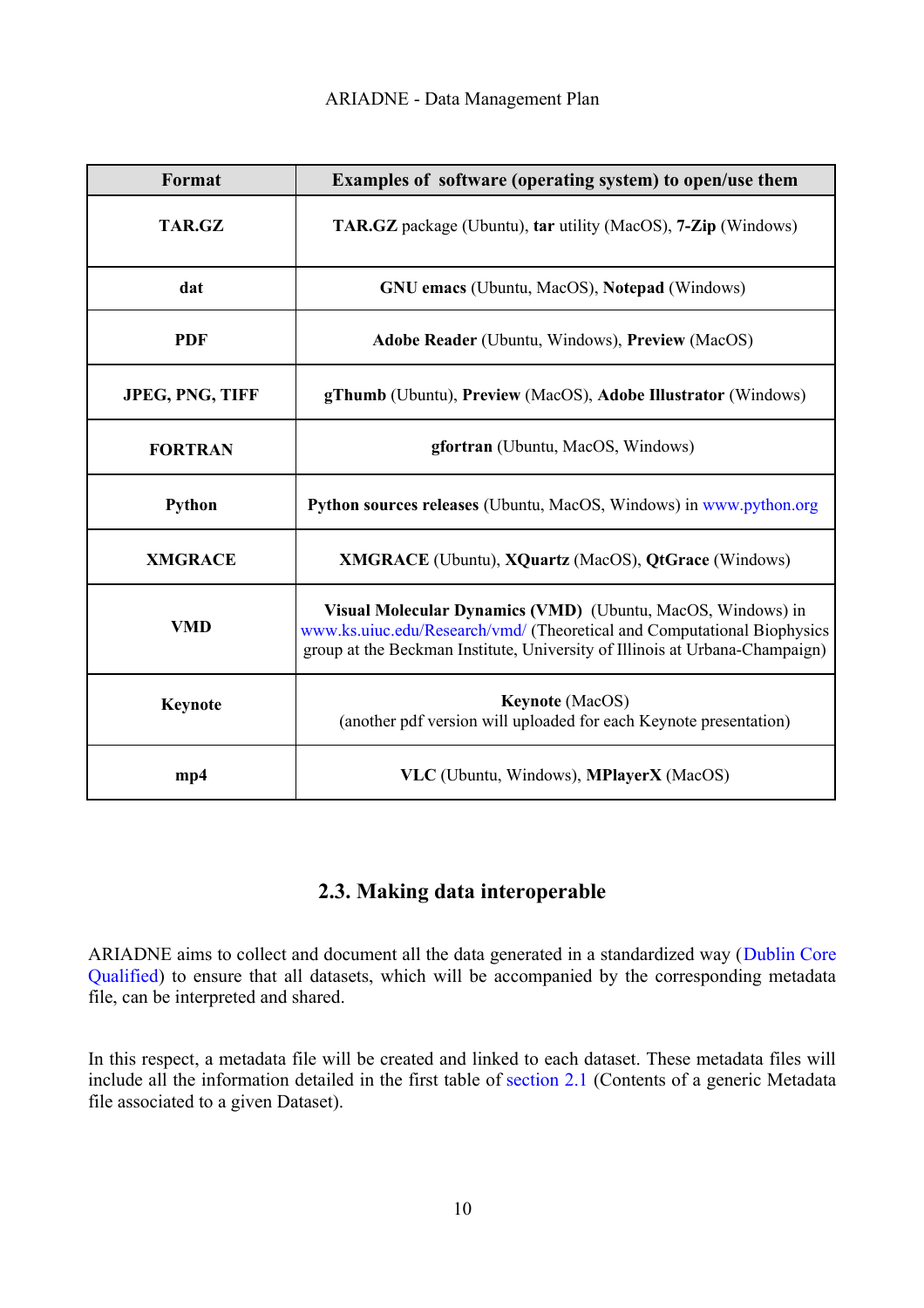#### <span id="page-10-1"></span>**2.4. Increase data re-use**

The datasets will be made available for their re-use and be stored in [DIGIBUG](https://digibug.ugr.es/?locale-attribute=en) without any cost. If datasets are updated, the coordinator of this DMP will be responsible for managing the different data versions, making sure that the latest version is available. The policies adopted by [DIGIBUG](https://digibug.ugr.es/?locale-attribute=en) concerning licenses, availability periods, and quality are:

#### **1. License.**

All materials published in the [DIGIBUG](https://digibug.ugr.es/?locale-attribute=en) repository incorporate different licenses of the nonprofit organization [Creative Commons,](https://creativecommons.org/about/) in particular, the [Creative Commons 4.0 version of the](https://creativecommons.org/share-your-work/licensing-examples/#by-nc-sa) [Non-](https://creativecommons.org/share-your-work/licensing-examples/#by-nc-sa)[Commercial-ShareAlike CC BY-NC-SA license,](https://creativecommons.org/share-your-work/licensing-examples/#by-nc-sa) which is the one recommended by [OpenAIRE.](https://www.openaire.eu/) This license allows the reuse of data at the end of the project and the use by third parties.

#### **2. Availability.**

The data will remain reusable after the end of the project with no time limitations nor access restrictions, unless embargo or access restrictions are eventually indicated.

#### **3. Quality.**

The quality of the datasets is guaranteed by the [DIGIBUG](https://digibug.ugr.es/?locale-attribute=en) operating software, which performs routine backups and checking of the material hosted.

## <span id="page-10-0"></span>**3. Allocation of Resources**

All the datasets generated by ARIADNE will be allocated in [DIGIBUG](https://digibug.ugr.es/?locale-attribute=en) without costs (neither in the short nor in the long term), time limitation, or access restrictions. In particular, another version of the produced preprints will be uploaded on the  $a\bar{x}$  arkiv (a private not-for-profit educational repository owned and operated by Cornell University). For the [arXiv](https://arxiv.org/) version we will use the same preprint title as the one used for the version allocated in [DIGIBUG.](https://digibug.ugr.es/?locale-attribute=en) With this we will ensure and enhance [green open access according to the H2020 guidelines.](https://ec.europa.eu/research/participants/data/ref/h2020/grants_manual/hi/oa_pilot/h2020-hi-oa-pilot-guide_en.pdf)

[Dr. Sándalo Roldán-Vargas,](http://fisicaaplicada.ugr.es/pages/profesorado/sroldan?lang=en) [department of applied physics](http://fisicaaplicada.ugr.es/pages/profesorado?lang=en) at the [UGR](https://www.ugr.es/en/) (Spain), will be responsible for the data management within the ARIADNE project, in particular for the creation of the DMP and its subsequent updates, and for recording and updating the datasets generated by ARIADNE.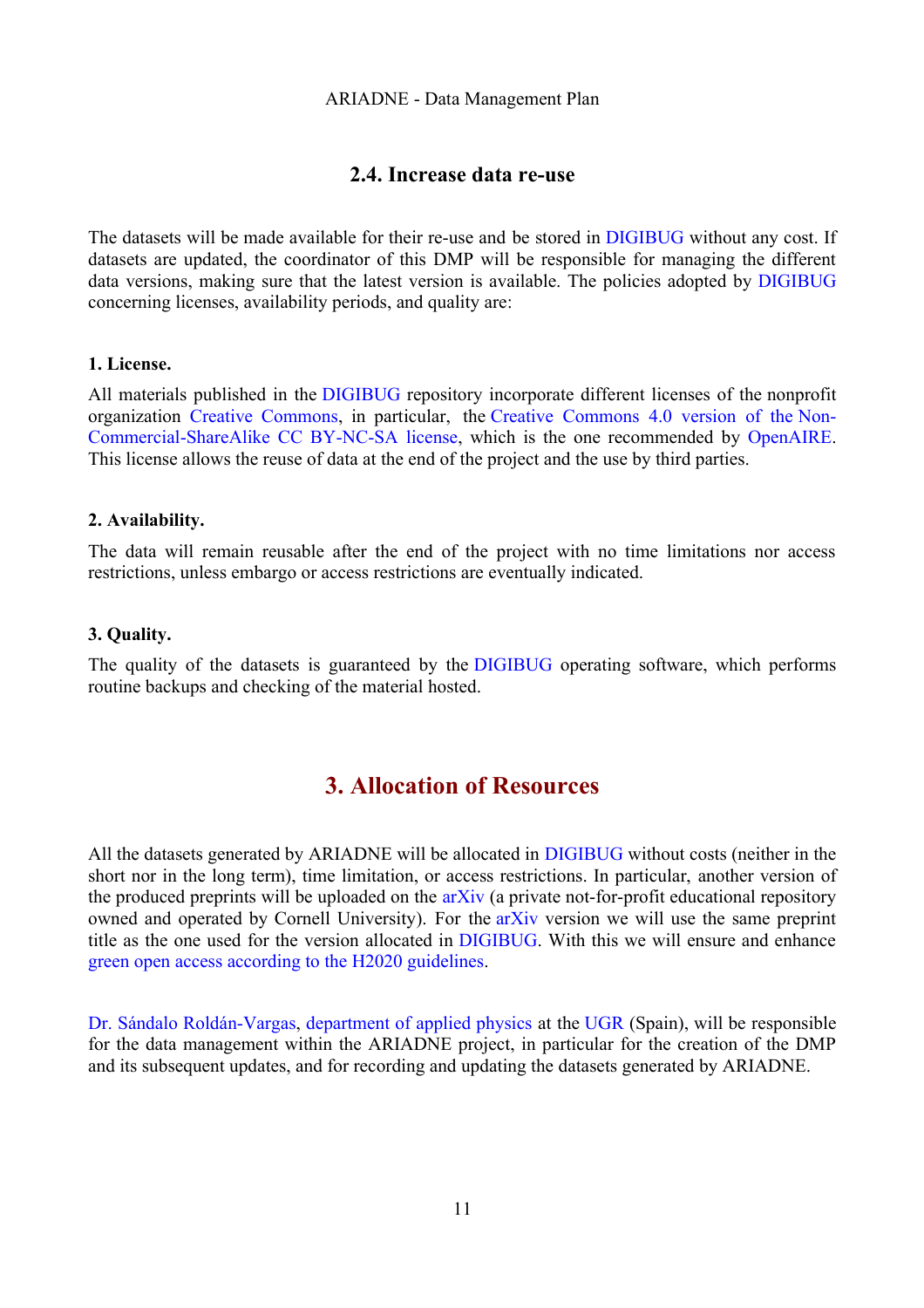## <span id="page-11-0"></span>**4. Data Security**

The [Scientific Documentation Service of the UGR,](https://biblioteca.ugr.es/pages/biblioteca_ugr/servicios_centralizados/documentacion?lang=en) located in the [Library of the Hospital Real](https://biblioteca.ugr.es/pages/biblioteca_ugr/bibliotecas_centros/bibhre) (Granada, Spain), coordinates the electronic management of the [DIGIBUG](https://digibug.ugr.es/?locale-attribute=en) repository. In particular, [DIGIBUG](https://digibug.ugr.es/?locale-attribute=en) incorporates a program for backup and preservation. In this respect, the ARIADNE datasets hosted in [DIGIBUG](https://digibug.ugr.es/?locale-attribute=en) will receive the same security treatment as the rest of the documents in this repository. All the responsibilities concerning data recovery and secure storage will go to the [Scientific Documentation Service of the UGR,](https://biblioteca.ugr.es/pages/biblioteca_ugr/servicios_centralizados/documentacion?lang=en) which is in charge of the storing of the datasets hosted in [DIGIBUG.](https://digibug.ugr.es/?locale-attribute=en)

## **5. Ethical Aspects**

As stated in the Ethics Issues of the MSCA-IF-EF-ST grant agreement (840195 - 2019), there is no requirement for ethical review since ARIADNE does not involve the use of human participants, human cells or tissues, personal data collection and/or processing, animals, potential for misuse of research results, or elements that may cause harm to the environment, animals or plants.

## **6. References**

- **[1]** [Guidelines on FAIR Data Management in Horizon 2020, version 3.0, 26 July 2016](https://ec.europa.eu/research/participants/data/ref/h2020/grants_manual/hi/oa_pilot/h2020-hi-oa-data-mgt_en.pdf)
- **[2]** [Data Management Plan Template,](https://digibug.ugr.es/bitstream/handle/10481/47285/Template_DMP_v2_English%20version.pdf?sequence=6&isAllowed=y) [UGR Library, version 1.0, 1 July 2017](https://digibug.ugr.es/bitstream/handle/10481/47285/Template_DMP_v2_English%20version.pdf?sequence=6&isAllowed=y)
- **[3]** [J. Horst and C. Lynch, AMECRYS Data Management Plan, version 3.0, 29 March 2017](http://www.amecrys-project.eu/images/documents/Deliverable-7.2---Data-Management-Plan.pdf)

## **7. List of Acronyms**

| Acronym       | <b>Meaning</b>                                                                          |
|---------------|-----------------------------------------------------------------------------------------|
| <b>DLS</b>    | Dynamic Light Scattering                                                                |
| DMP           | Data Management Plan                                                                    |
| <b>GT</b>     | Glass Transition                                                                        |
| IP            | <b>Intellectual Property</b>                                                            |
| <b>MD</b>     | Molecular Dynamics                                                                      |
| MSCA-IF-EF-ST | Marie Skłodowska-Curie Actions - Individual Fellowship - European Fellowship - Standard |
| <b>SLS</b>    | <b>Static Light Scattering</b>                                                          |
| <b>TEM</b>    | <b>Transmission Electron Microscopy</b>                                                 |
| <b>UGR</b>    | University of Granada                                                                   |